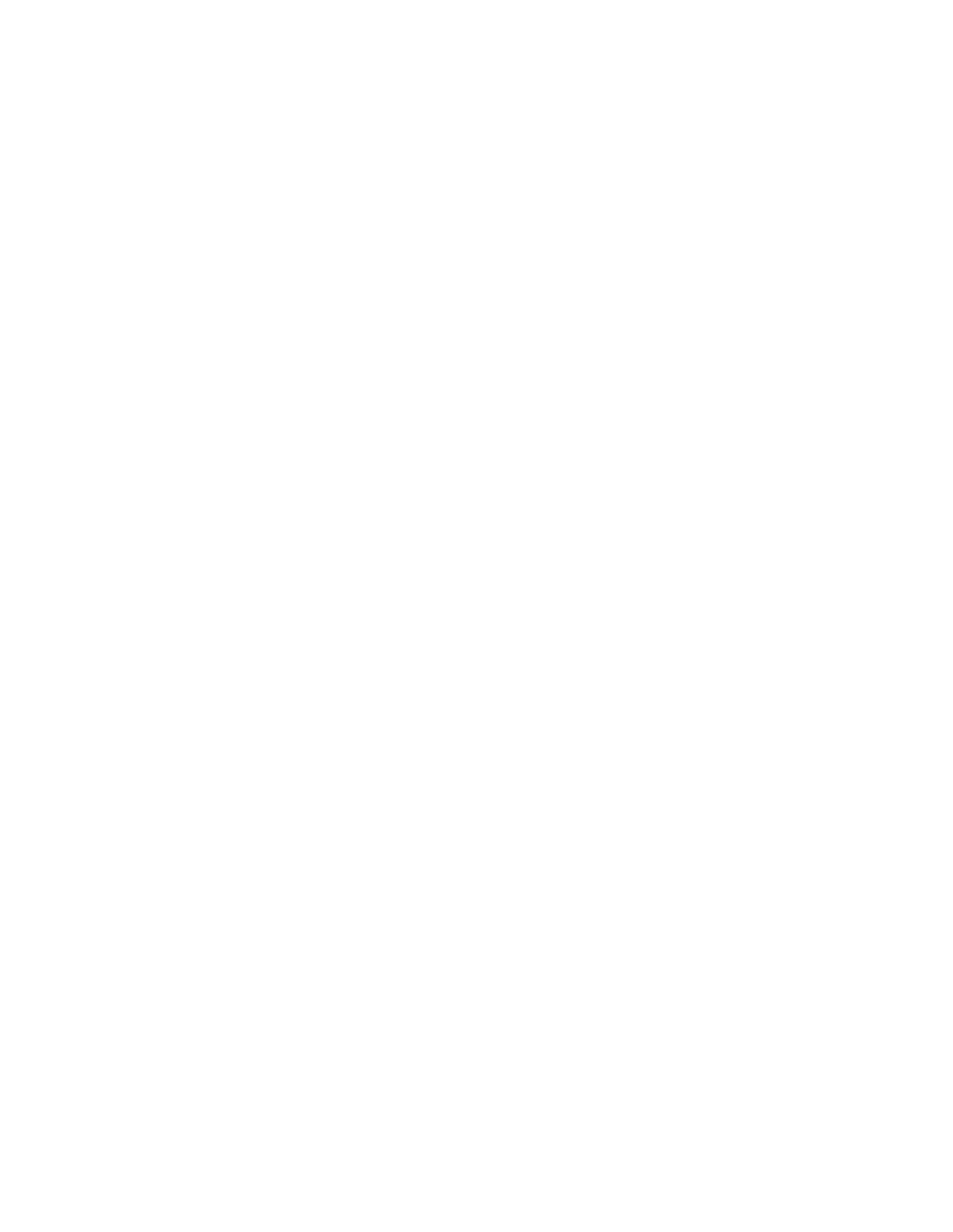|                          | <b>Registration Form</b> |  |
|--------------------------|--------------------------|--|
|                          | Preferred<br>Car         |  |
| Li'l<br>Rascals          | Number*                  |  |
|                          |                          |  |
| <b>Gravity Gran Prix</b> |                          |  |
| <b>Owner Name</b>        | <b>Date</b>              |  |

\**Numbers will be granted on a first-come first-served basis*

# **Drivers**

Please list below the name of each participant under the class he/she will be racing in. Fill out one form for each car. Each car can have up to three drivers. **Entry fee: \$15 per car + \$10 per driver.**

**Phone \_\_\_\_\_\_\_\_\_\_\_\_\_\_\_\_\_\_\_\_\_\_\_\_ e-mail \_\_\_\_\_\_\_\_\_\_\_\_\_\_\_\_\_\_\_\_\_\_\_\_\_\_\_\_\_\_\_\_\_\_\_\_\_\_\_\_\_**

PARTICIPANTS MUST BE REGISTERED BY FRIDAY, SEPTEMBER 2, 2016.

By signing the form below you agree to the terms and conditions in this waiver:

# **Waiver and Release of Liability**

The undersigned does hereby release, waive, and forever discharge Payson City, its assigns, employees, agents or representatives from and against any and all liability for any harm, injury, damage, causes of action or costs and expenses of any nature for which Participant may have or which may hereafter accrue to the Participant, arising out of or related to any loss, damage, or injury, that may be sustained by Participant in conjunction with Participant's involvement in this activity.

Racing involves in inherent risks that may include death or injury. Participant has signed this Release in full recognition and appreciation of the dangers, hazards and risks involved with the Activity.

Participant certifies that she/he is physically fit and in good health and has not been advised otherwise by any qualified medical personnel. Participant is not aware of any health-related reasons or problems, which would preclude or restrict Participant's ability to take part in the Activity.

| <b>Class</b>    | <b>Driver Name</b> | Age** | <b>Signature of Responsible Party</b> | <b>Fee</b> |
|-----------------|--------------------|-------|---------------------------------------|------------|
| Colt            |                    |       |                                       | 10.00      |
| <b>Mustang</b>  |                    |       |                                       | 10.00      |
| <b>Stallion</b> |                    |       |                                       | 10.00      |
| ** If under 18  |                    |       | Car                                   | 15.00      |
|                 |                    |       | <b>Total</b>                          |            |

Turn in completed forms with the entry fee to the Salem City Offices.

| For Office Use Only |                    |  |
|---------------------|--------------------|--|
| <b>Date</b>         | Keceived<br>Amount |  |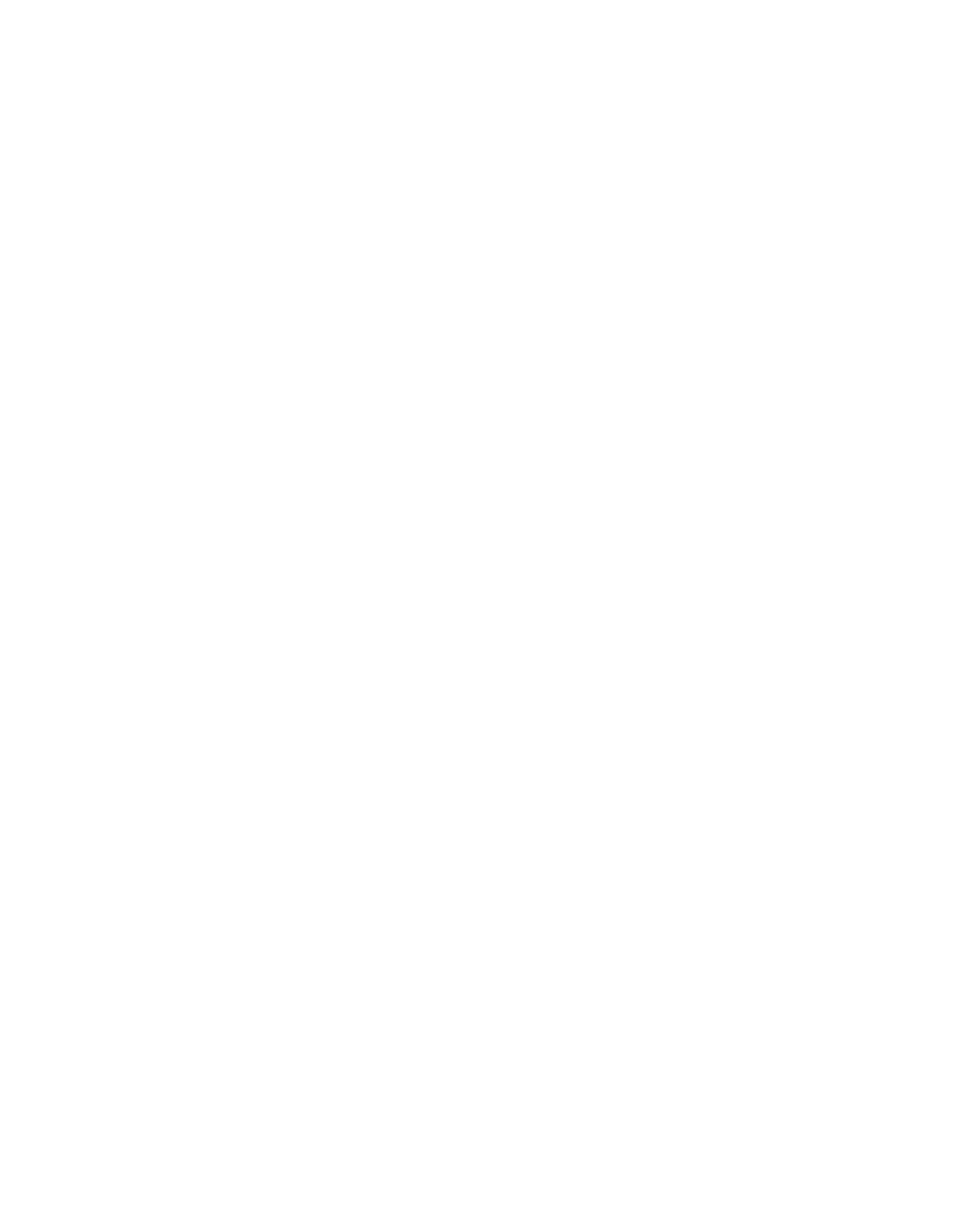

# **Eligibility and Registration**

The 2016 Li'l Rascals Gran Prix will be held Saturday, September 3, 2016, at 3:00 pm. The race is run just west of Peteetneet School 500 East. Inspection and weigh-in begin at 2:00. Flag ceremony will take place at 2:50 and the first racers will leave the ramp at 3:00 sharp.

PARTICIPANTS MUST BE REGISTERED BY FRIDAY, SEPTEMBER 2, 2016. Register with Frank Leany. Registration fee is \$15 per car and \$10 for each driver. Every car must have a unique number given upon registering. You may use any number you choose as long as it isn't being used by a car that is already registered.

Competitors are divided into three weight classes. Age of the participant is at the discretion of the parent, but suggested guidelines are:

Colt class: 9-13 years; Mustang class: 13-17 years; Stallion class: 18 years and older.

A single car may compete in multiple classes (in the case of multiple children in one family, for example) provided it meets the weight requirements for each class in which it is competing. (All ballast must be bolted or otherwise securely fastened.)

The race is open to everyone, regardless of age or gender. Non-residents of Payson City are welcome to participate. Sponsors are allowed and company names, logos, etc. may be displayed on the cars.

#### **General Information**

Racers are to be completely gravity powered. No starting or propulsion devices of any kind are allowed. Driver must be in a seated position. No head-first configurations are allowed. Reclining to any degree is an acceptable configuration as long as driver visibility is not impaired.

Some hints and guidelines for building soap box derby cars are available on the internet. Tips and links are available at Leany.com. Be aware, however, that this event is in no way affiliated with The All-American Soap Box Derby and rules and specifications for those events do not necessarily apply.

A preliminary inspection will be held August  $25<sup>th</sup>$  at 7:00 pm at the Peteetneet parking lot. Plan to attend this inspection to avoid any surprises or disqualifications on race day. If you cannot attend, contact Frank Leany to make arrangements to have your car inspected well before race day.

Any questions, comments, or requests for clarification should be directed to Frank Leany at 358-1028 or by e-mail at [fleany@gmail.com.](mailto:fleany@gmail.com)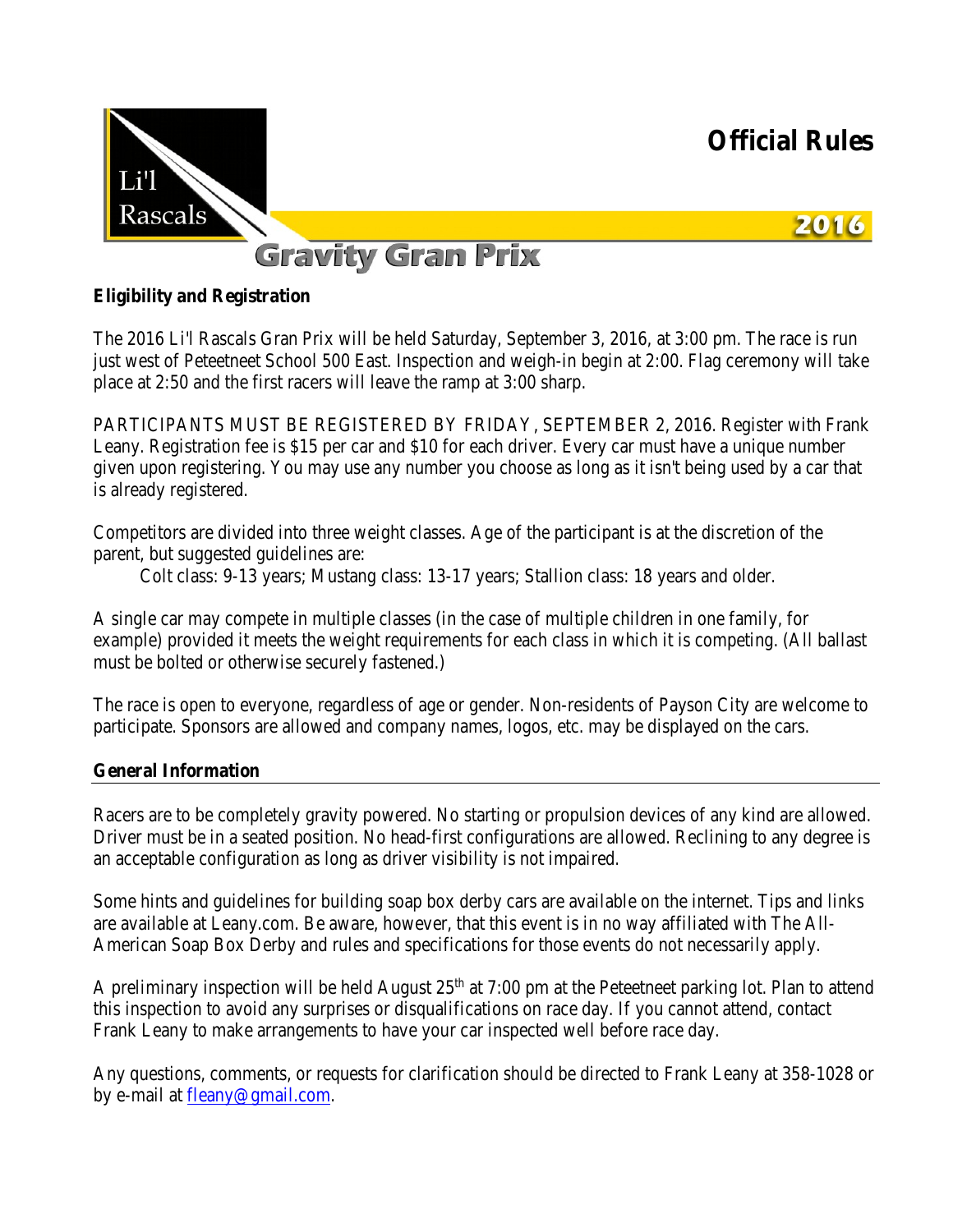#### **Vehicle Specifications**

|                                 | <b>Minimum</b>        | <b>Maximum</b>         |  |
|---------------------------------|-----------------------|------------------------|--|
| Track width (outside of tires)* | 24 inches             | 36 inches              |  |
| Vehicle height                  | 3" ground clearance   | 60 inches              |  |
| Seating surface height          | (3" ground clearance) | 16" above road surface |  |
| Total vehicle length            | 72 inches             | 96 inches              |  |
| Wheelbase                       | 45 inches             | 72 inches              |  |
| Vehicle Weight                  |                       |                        |  |
| Colt $(8-12 \text{ yrs})$ **    | - none -              | 275 lbs. with driver   |  |
| Mustang $(13-17 \text{ yrs})$   | $-$ none $-$          | 340 lbs. with driver   |  |
| Stallion $(18 + yrs)$           | - none -              | 400 lbs. with driver   |  |

\**Width of body cannot project beyond maximum width \*\*Colt class racers will be started lower on the ramp to reduce their speed*

All weight must be bolted or otherwise securely attached. No loose ballast is permitted.

Cars may be made of any material. Any metal frame elements that extend beyond the wheels must be properly blunted with a cross bar to prevent piercing in the event of a crash. Sheet metal on the body is okay. Axles and components may be steel.

Road clearance must be no less than 3". To clear the ramp the ends of the car must be above a line 20° degrees with horizontal from the wheel centerline. Car must have 4 wheels and all four wheels must be in contact with the track at all times.



Cars will be towed up the ramp after each race, so a tow hook (eye bolt) should be provided for the tow strap. The hook must meet the clearance requirements outlined above.

To share ideas and techniques for build a derby car, we will hold clinics and tech nights. We will build some rolling chasses to help new racers get started. Visit Derby.Leany.com for updated details.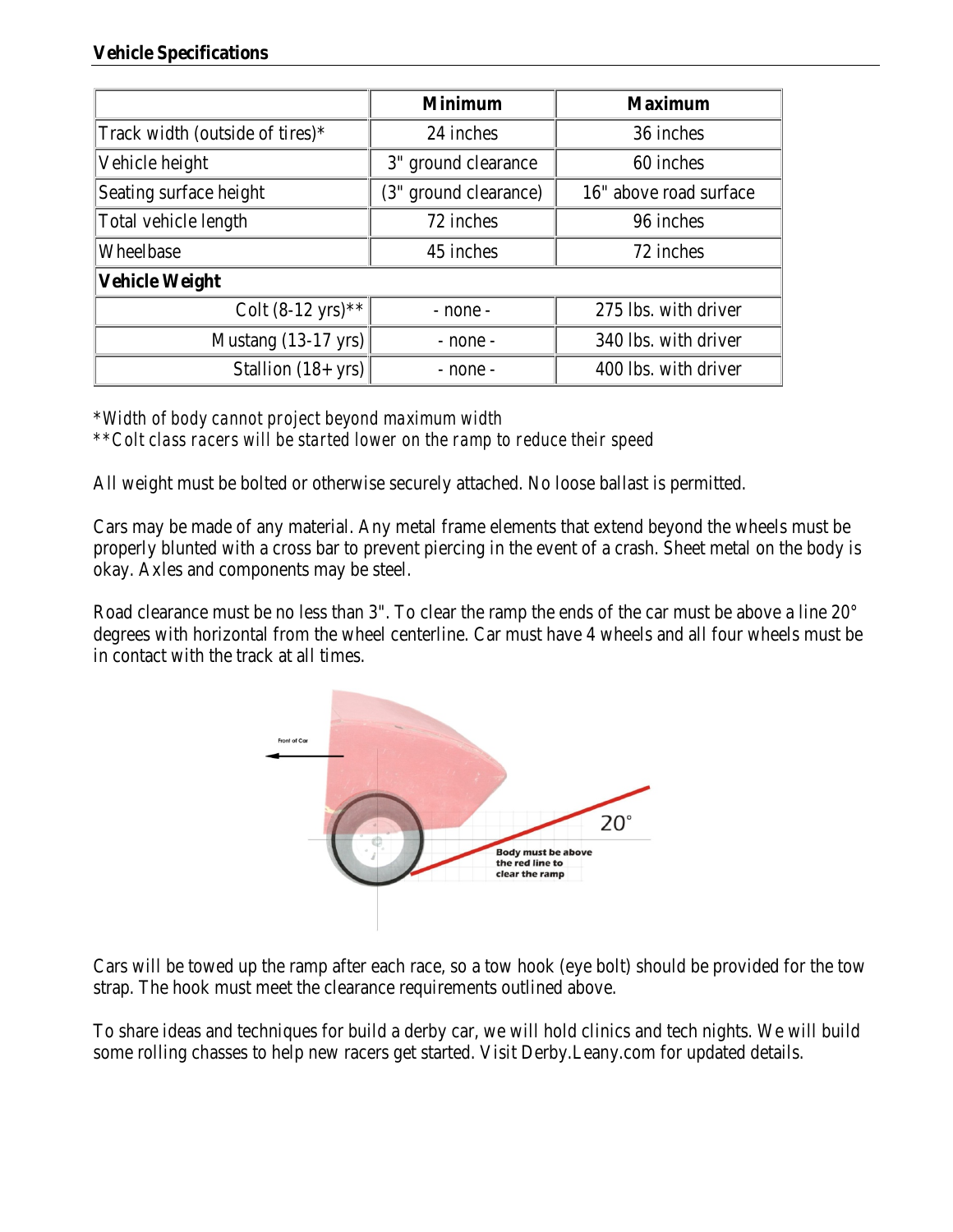This is a spec wheel event. All racers must run the specified wheels. Wheels are Harbor Freight pneumatic tires 13" x 4" with integral bearing wheels. The Harbor Freight part numbers changes from time to time, but it is the wheel pictured below:



Wheels fit on a 5/8" axle. A 5/8" bolt 4-1/2" long is just the right size to go through the hub. Wheels must have some sort of locking arrangement on the nut such as a locknut or an additional nut.

Wheels may be trued, balanced, etc, but no material may be removed from the wheels other than that necessary to balance. Wheels may be lubricated, but no modifications to the bearings are allowed.

#### **Brakes**

All vehicles must be equipped with brakes that contact the rear tires. Brakes must be able to completely stop the tire. The driver must be able to steer while braking. Braking tests will be conducted at the inspection to ensure that they are adequate. Cars without adequate brakes will not be allowed to race. Hand brakes are discouraged. Consideration will be made for those with physical limitations.

#### **Steering**

Steering must be positively controlled. Driver must be able to steer with one hand. Pivot axle steering must have limiters that prevent the car from turning a radius tighter than 15 feet. Careful consideration should be given to the steering ratio (angle of steering wheel turn to angle of front wheel pivot) to ensure that the steering is not too sensitive.

Attachment points for the steering must be positively secured along the axis of force of the cable. Screw in eyebolts will only be permitted into solid wood—not laminate or pressed wood.

Rope pull steering is allowed ONLY with a foot brake. Driver must demonstrate he can control the car while stopping. Foot steering is not allowed. Cable wind steering (a cable is wrapped around a cylinder that pulls on the axle as the shaft is turned) is recommended as an easy way to positively steer. Tiller steering is discouraged, especially if the car is equipped with a hand brake.

See attached detail for information on steering.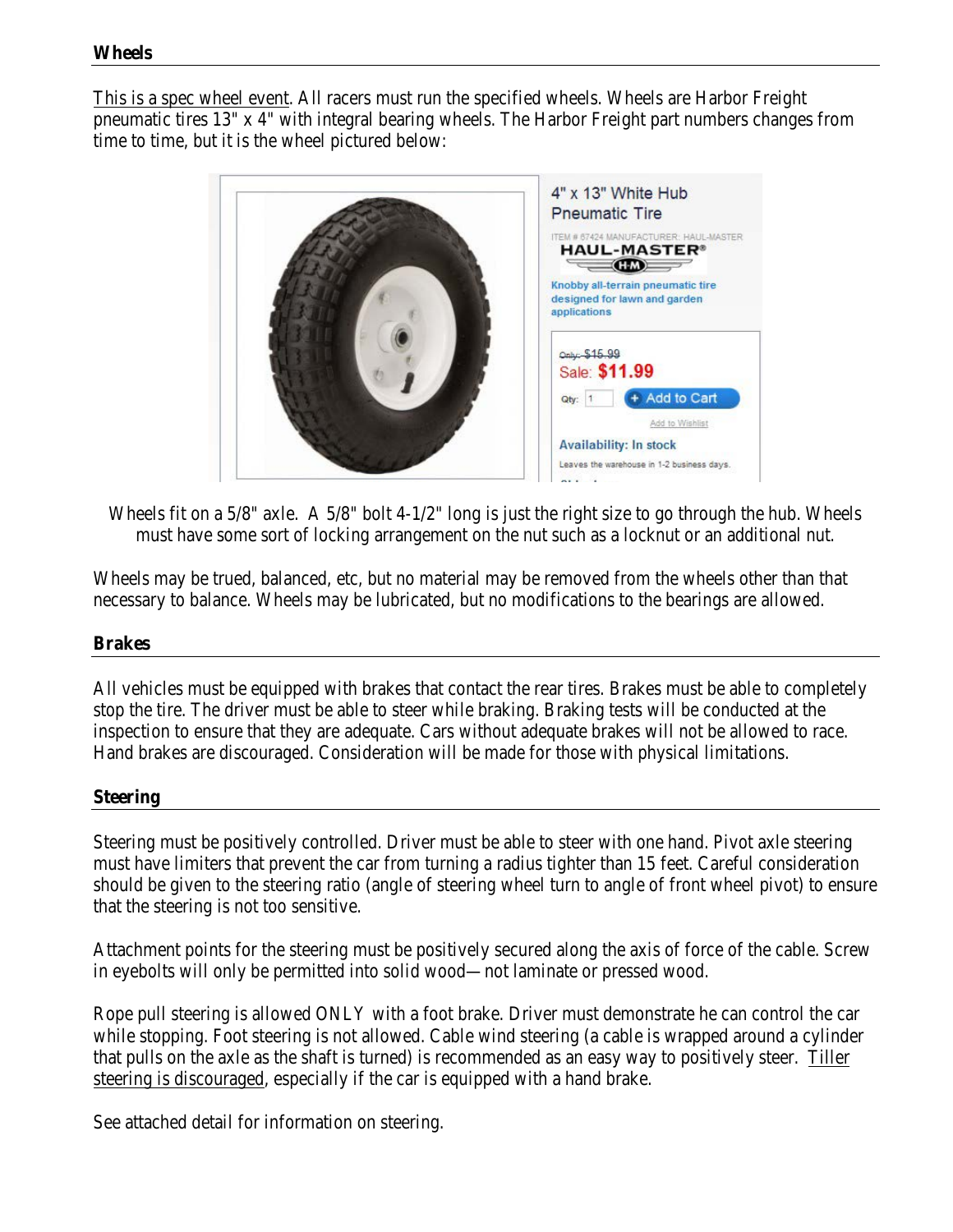# Soap Box Derby Steering Systems

# **Cable Wind Steering (recommended)**

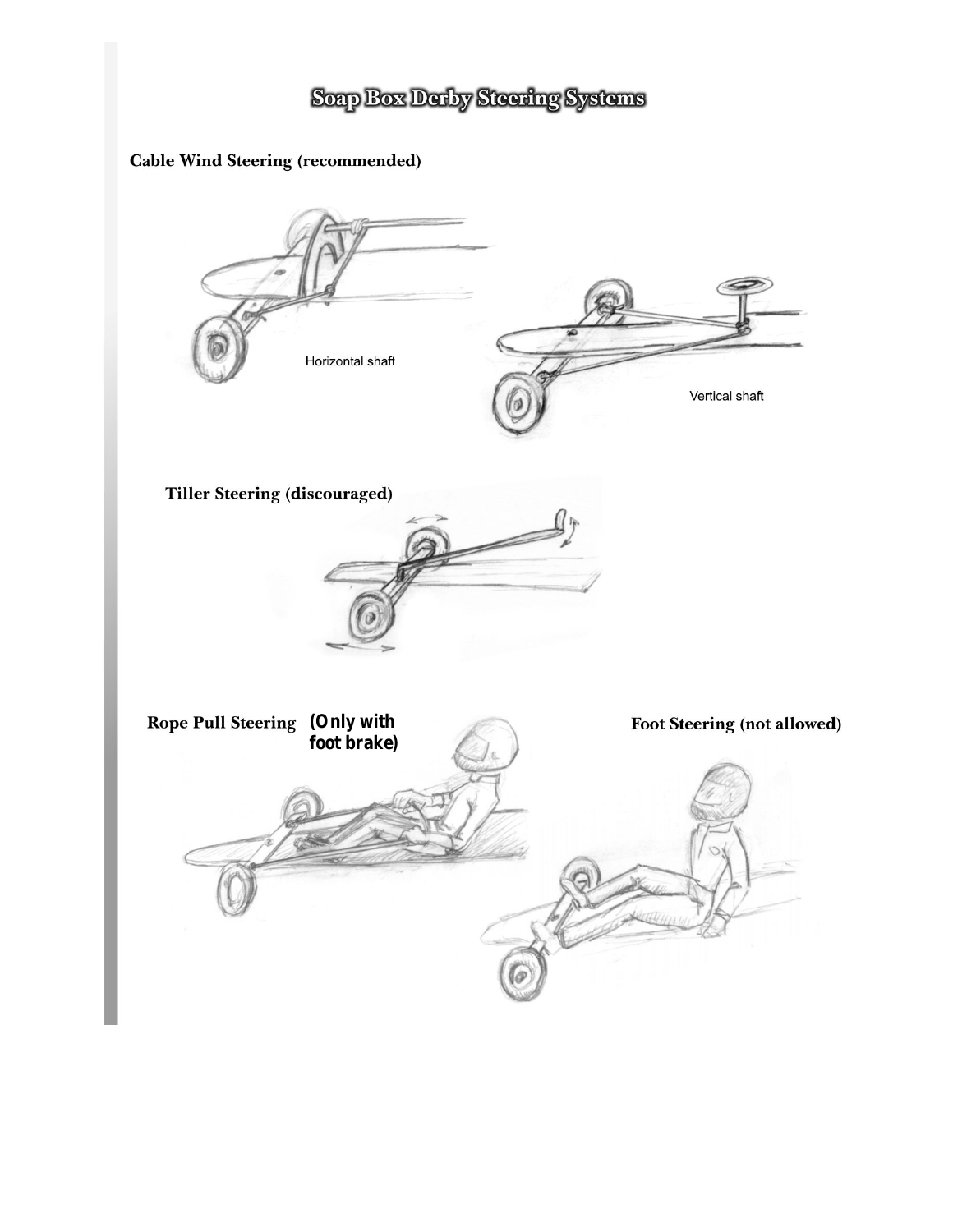All drivers must wear an approved helmet (DOT, Snell, etc.). Bicycle helmets are not allowed. Cars will have full floors and should have some body structure to prevent the driver from accidentally contacting the pavement. The vehicle must not have any sharp projections, loose parts or edges that might pose a safety hazard. All ballast must be securely fastened and cannot move, accidentally or with driver intervention, during the race. Anything inside the cockpit that could injure the driver in the event of a crash should be padded. Seat belts are not required.

Care should be taken to ensure that the center of gravity of the vehicle is as low as possible. Maximum height of the seating surface is 16" above the road surface.

In order to maintain the safety of the event the race committee may impose additional requirements as conditions warrant.

# **Spirit of Fair Competition**

The objective of this event is to provide fun for everyone regardless of resources. To that end the rules strive to provide maximum safety and fair competition with the fewest requirements possible.

As issues arise that are not specifically addressed in the rules the racing committee will pass judgment to maintain the spirit of the rules. If you have a question about whether something is appropriate, *ask*. A phone call now could prevent a disqualification at inspection time. As clarifications are made they will be applied universally to all participants.

# **Inspections**

A preliminary inspection will be held at 7:00 pm Thursday, August 25, 2016, in the parking lot by the Peteetneet School. Bring your inspection sheet (included in this packet) to the inspection.

The purpose of this inspection is to give the participants time to apply any modifications that may be required. Helmets will also be inspected. No one will be allowed to race with a helmet that is not Snell or DOT approved.

Final inspection will be performed at 2:00 pm on race day. Winning cars in each heat may be inspected after the heat to ensure that they conform to the rules.